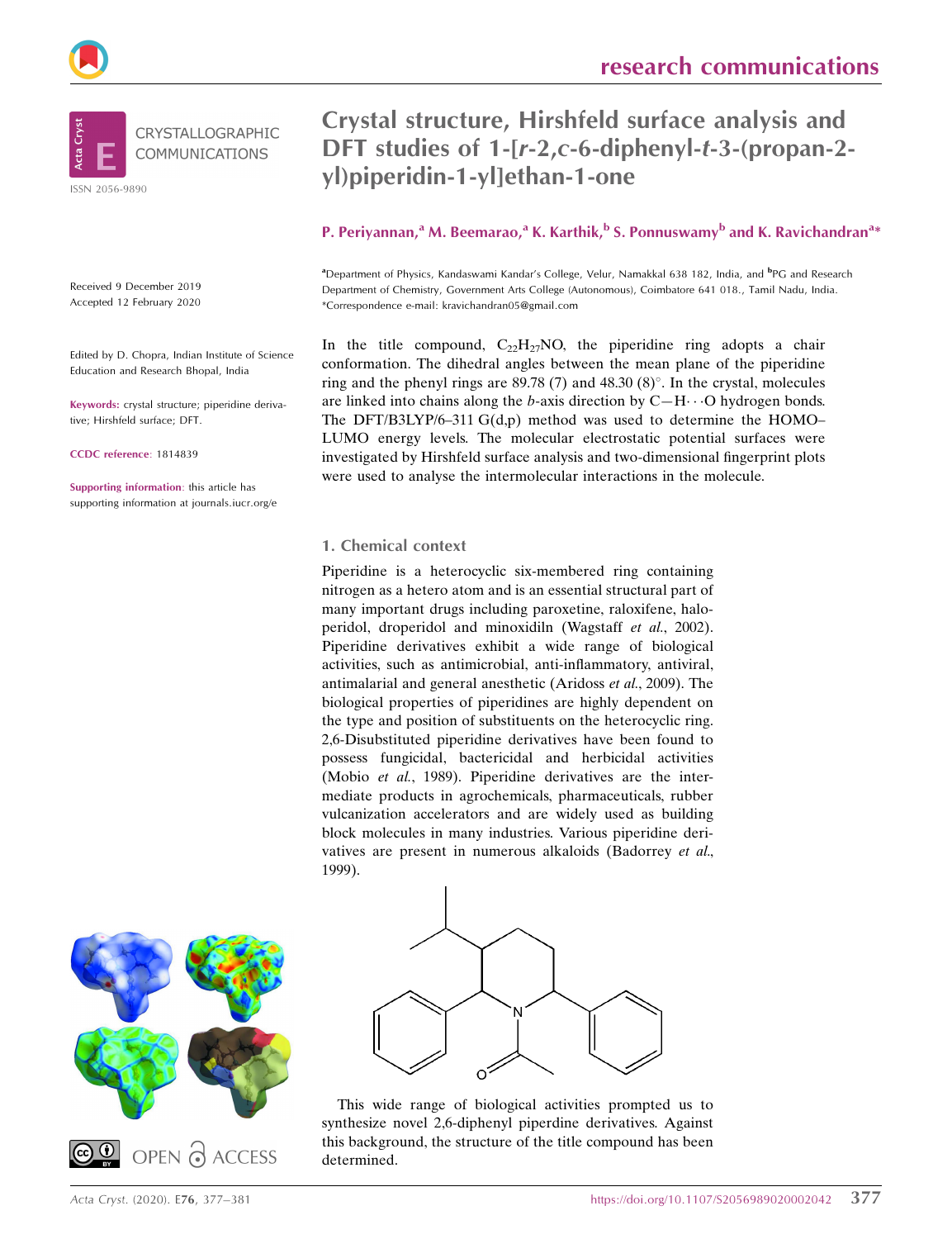# research communications



Figure 1

The molecular structure of the title compound, showing the atomic numbering and displacement ellipsoids drawn at the 30% probability level.

#### 2. Structural commentary

The molecular structure of the title compound is shown in Fig. 1. The diphenyl-substituted piperidine compound crystallizes in the monoclinic space group  $P2_1/n$ . The bond lengths and angles are well within the expected limits and comparable with literature values (Allen et al., 1998).

The piperidine ring adopts a chair conformation with the puckering parameters  $Q_2 = 0.6191$  (15) Å and  $\phi$ 2 = 335.12 (14) Å. The piperidine ring (N1/C2–C6) makes dihed-



Figure 2

A partial view along the  $b$  axis of the crystal packing of the title compound, showing the formation of a molecular chain by  $C-H \cdots O$ interactions (dotted lines).

| Table 1                                            |  |
|----------------------------------------------------|--|
| Hydrogen-bond geometry $(\mathring{A}, \degree)$ . |  |

| $D-\mathrm{H}\cdots A$ | $D-H$ | $H\cdots A$ | $D\cdot\cdot\cdot A$ | $D-\mathrm{H}\cdots A$ |
|------------------------|-------|-------------|----------------------|------------------------|
| $C9 - H9 \cdots O1^i$  | 0.93  | 2.54        | 3.4378(19)           | 163                    |
|                        |       |             |                      |                        |

Symmetry code: (i)  $x - \frac{1}{2}$ ,  $-y + \frac{1}{2}$ ,  $z - \frac{1}{2}$ .

ral angles of 89.78 (7) and  $48.30(8)^\circ$ , respectively, with the C7–12 and C13–C18 phenyl rings, and confirms the fact that the moieties are in an axial orientations.

The keto and methyl groups substituted at atom C19 are equatorially orientated as confirmed from the torsion angle values  $O1 - C19 - N1 - C2 = 177.54 (12)$ ° and  $C20 - C19 N1 - C6 = 172.81$  (11)<sup>o</sup>. In the molecule, the isopropyl group substituted at the 5-position of the piperidine ring is equatorially oriented, as confirmed by the torsion angles of C4—C5—  $C21 - C22 = -172.13 \ (14)^{\circ}$  and  $C6 - C5 - C21 - C23 =$  $-174.73$  (14)°. The sum of the bond angles (359.87°) around atom N1 of the piperidine ring is in accordance with the  $sp^2$ hybridization state (Beddoes *et al.*, 1986).

#### 3. Supramolecular features

In the crystal, molecules are linked into  $C(8)$  chains along the b-axis direction by  $C-H \cdots O$  hydrogen bonds (Table 1, Fig. 2). The overall crystal packing of the title compound is shown in Fig. 3.

#### 4. DFT study

The optimized structure of the molecule in the gas phase was generated theoretically via density functional theory (DFT) using standard B3LYP functional and  $6-311G(d,p)$  basis-set



#### Figure 3

The overall crystal packing of the title compound, viewed along the b-axis direction. Hydrogen bonds are shown as dashed lines, and only the H atoms involved in hydrogen bonding have been included.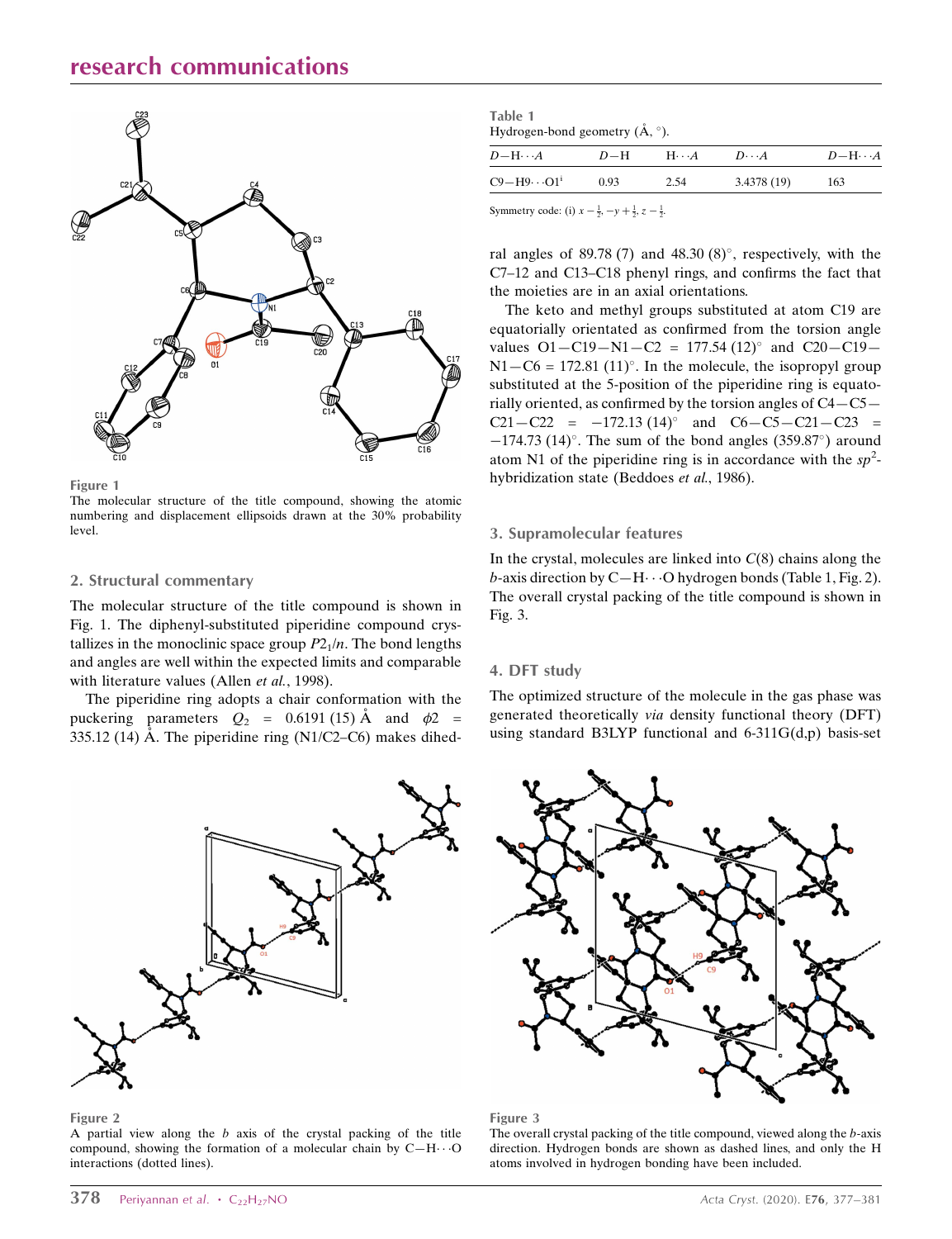

Figure 4

A structural overlay diagram (Mercury; Macrae et al., 2020) for the optimized structure (purple) and the solid-state structure (green) of the title compound.

calculations (Becke et al., 1993), as implemented in GAUS-SIAN09 (Frisch et al., 2009).

The overlay diagram for the optimized structure (purple) and the structure in solid state (green) with respect to the piperidine ring is shown in Fig. 4. The piperidine rings in the two phases have an r.m.s deviation of  $0.434 \text{ Å}$  for the nonhydrogen atoms. The conformation of the molecules in the two phases differs with respect to the central piperidine ring, as seen in the disparity of about  $38.5^{\circ}$  in the N1-C6-C5-C4 torsion angles (39.88/1.38 $^{\circ}$ ) and 2.25 $^{\circ}$  in the N1 - C2 - C3 - C4 torsion angles  $(44.41/39.81^{\circ})$  for the optimized and solid-state molecules, respectively.

The highest-occupied molecular orbital (HOMO), acting as an electron donor, and the lowest-unoccupied molecular orbital (LUMO), acting as an electron acceptor, are known as



The frontier molecular orbitals (FMOs) of the title compound.

| Parameter                        | Value    |
|----------------------------------|----------|
| $E_{HOMO}$ (eV)                  | $-4.804$ |
| $E_{LUMO}$ (eV)                  | $-1.694$ |
| Energy gap, $\Delta E$ (eV)      | 3.110    |
| $HOMO-1$ (eV)                    | $-5.478$ |
| $LUMO+1$ (eV)                    | $-1.113$ |
| Ionization potential, $I$ (eV)   | 4.804    |
| Electron affinity, $A$           | 1.694    |
| Electrophilicity Index, $\omega$ | 3.394    |
| Hardness, $\eta$                 | 1.555    |
| Electro negativity, $\chi$       | 3.249    |
| Softness, $\sigma$               | 0.322    |

frontier molecular orbitals (FMOs). The FMOs play an important role in the optical and electric properties, as well as in quantum chemistry (Fleming, 1976). When the energy gap is small, the molecule is highly polarizable and has high chemical reactivity. The electron distribution of the  $HOMO-1$ ,  $HOMO$ , LUMO and LUMO+1 energy levels and the energy values are shown in Fig. 5. The positive and negative phases are shown in green and red, respectively.

The HOMO of the title molecule is localized on the  $C = 0$ group, one aromatic ring and the piperidine ring, while the LUMO is located over the whole molecule expect for the isopropyl group. The DFT study shows that the FMO energies  $E_{\text{HOMO}}$  and  $E_{\text{LUMO}}$  are  $-4.804$  and  $-1.694$  eV, respectively, and the HOMO–LUMO energy gap is 3.110 eV. The title compound has a small frontier orbital gap, hence the molecule has high chemical reactivity and low kinetic stability.

The electron affinity  $(I)$  and ionization potential  $(A)$  of the molecule were calculated using the DFT/B3LYP/6-  $311++G(d,p)$  basis set. A high value of the electrophilicity index describes a good electrophile, while a small value of electrophilicity index describes a good nucleophile. The values of the hardness  $(\eta)$ , softness  $(\sigma)$ , electronegativity  $(\chi)$  and electrophilicity index  $(\omega)$  for the title compound are given in Table 2.

#### 5. Hirshfeld surface analysis

CrystalExplorer17 (Turner et al., 2017) was used for the Hirshfeld surface (HS) analysis (Spackman & Jayatilaka, 2009) and to generate the associated two-dimensional fingerprint plots (McKinnon et al., 2007) to quantify the various intermolecular interactions in the structure of the title compound. In the HS plotted over  $d_{\text{norm}}$  (Fig. 6), the white surface indicates contacts with distances equal to the sum of the van der Waals radii, and the red and blue colours indicate distances shorter (in close contact) or longer (distinct contact) than the van der Waals radii, respectively (Venkatesan et al., 2016).

The HS mapped over curvedness and shape-index, introduced by Koendrink (Koenderink, 1990; Koenderink & van Doorn, 1992), give further chemical insight into molecular packing. A surface with low curvedness designates a flat region and may be indicative of  $\pi-\pi$  stacking in the crystal. A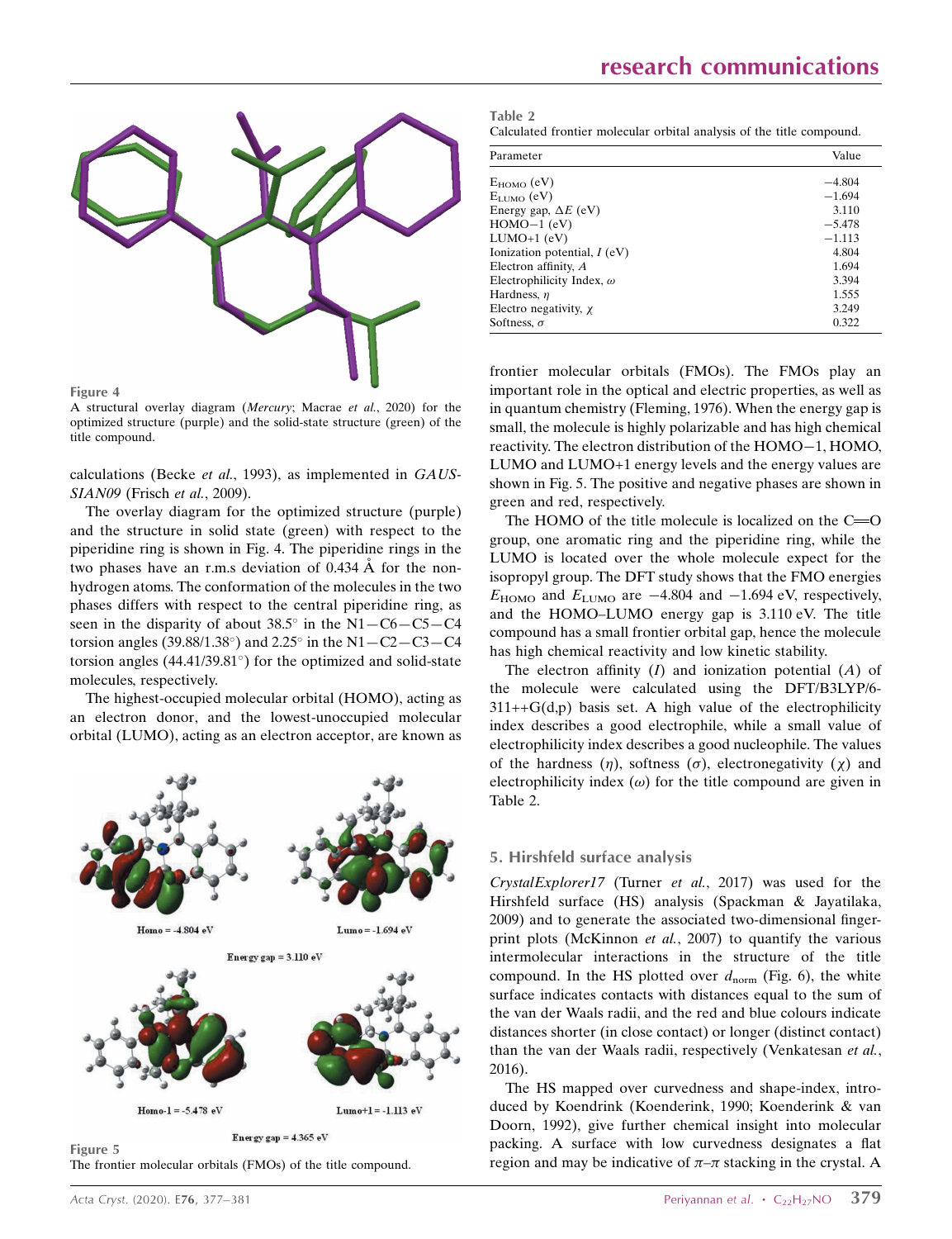# research communications



Figure 6

Hirshfeld surfaces mapped over (a)  $d_{\text{norm}}$ , (b) shape-index, (c) curvedness and (d) fragment patches.

Hirshfeld surface with high curvedness is highlighted as darkblue edges, and is indicative of the absence of  $\pi-\pi$  stacking (Fig. 6). The nearest neighbour coordination environment of a molecule is identified from the colour patches on the Hirshfeld surface, depending on their closeness to adjacent molecules (Mohamooda Sumaya et al., 2018).

The 2D fingerprint plots of the  $d_i$  and  $d_e$  points for the contacts contributing to the Hirshfeld surface are shown in Fig. 7. They indicate that intermolecular  $H \cdot \cdot \cdot H$  contacts provide the largest contribution (74.2%) to the Hirshfeld surface. The percentage contributions of the other interactions are  $C \cdot \cdot H/H \cdot \cdot \cdot C = 18.7\%$ ,  $O \cdot \cdot \cdot H/H \cdot \cdot \cdot O = 7.0\%$  and  $N \cdot \cdot \cdot H$  $H \cdot \cdot N = 0.1\%$ . The Hirshfeld surface analysis confirms the



Figure 7

Two-dimensional fingerprint plot for the title compound showing the contributions of individual types of interactions: (a) all intermolecular contacts, (b)  $H \cdots H$  contacts, (c)  $C \cdots H/H \cdots C$  contacts, (d)  $O \cdots H/H \cdots O$ contacts, (e)  $N \cdot \cdot \cdot H/H \cdot \cdot \cdot N$  contacts.

importance of H-atom contacts in establishing the packing. The large number of  $H \cdot \cdot \cdot H$ ,  $H \cdot \cdot \cdot C/C \cdot \cdot \cdot H$ ,  $H \cdot \cdot \cdot O/O \cdot \cdot \cdot H$  and  $H \cdot \cdot \cdot N/N \cdot \cdot \cdot H$  interactions suggest that hydrogen bonding and van der Waals interactions play the major roles in the crystal packing (Hathwar et al., 2015).

#### 6. Database survey

A search of the Cambridge Structural Database (CSD, version 5.39; Groom et al., 2016) using piperidine as the main skeleton revealed the presence of more than 30 records with different substituents on the piperidine ring. However, there are only two compounds with the same skeleton as the title compound, viz. r-2,c-6-diphenylpiperidine (NIKYEN; Maheshwaran et al., 2013) and methyl 4-oxo-r-2,c-6-diphenylpiperidine-3 carboxylate (BIHZEY; Sampath et al., 2004). In these compounds, the piperidine ring adopts a chair conformation as the title compound. The phenyl rings substituted at the 2- and 6-positions of the piperidine ring subtend dihedral angles of 89.78 (7) and  $48.30 (8)^\circ$ , respectively, with the best plane of the piperidine ring in the title compound and 81.04 (7) and 81.10 (7)°, respectively, in NIKYEN, whereas in BIHZEY they are equatorially oriented. The  $C-H\cdots O$  interaction leads to the formation of a C(8) chain in the title compound, while it forms dimers in the other two structures.

#### 7. Synthesis and crystallization

t-3-Isopropyl-r-2,c-6-diphenylpiperidin-4-one was reduced to the corresponding piperidine using the Wolf–Kishner reduction (Ravindran & Jeyaraman, 1992). Piperidine-4-one (10 mmol) was treated with diethylene glycol (40 ml), hydrazine hydrate (10 mmol) and KOH pellets (10 mmol) to give t-3-isopropyl-r-2,c-6-diphenylpiperidine. N-Acetyl piperidine was synthesized by the acetylation of the above piperidine. To t-3-isopropyl-r-2,c-6-diphenylpiperidine (5 mmol) dissolved in benzene (50 ml) were added triethylamine (20 mmol) and acetyl chloride (20 mmol) to give the title compound, which was crystallized by slow evaporation from a benzene/petroleum ether  $(v:v = ?:?)$  solution.

#### 8. Refinement

Crystal data, data collection and structure refinement details are summarized in Table 3. H atoms were positioned geometrically  $(N-H = 0.88-0.90 \text{ Å}$  and  $C-H = 0.93-0.98 \text{ Å}$  and allowed to ride on their parent atoms, with  $U_{\text{iso}}(H)$  =  $1.5Ueq(C)$  for methyl H  $1.2Ueq(C)$  for other H atoms.

#### Acknowledgements

The authors thank the SAIF, IIT Madras, India, for the data collection.

#### Funding information

KR thanks the UGC, New Delhi, for financial assistance in the form of a Minor Research Project.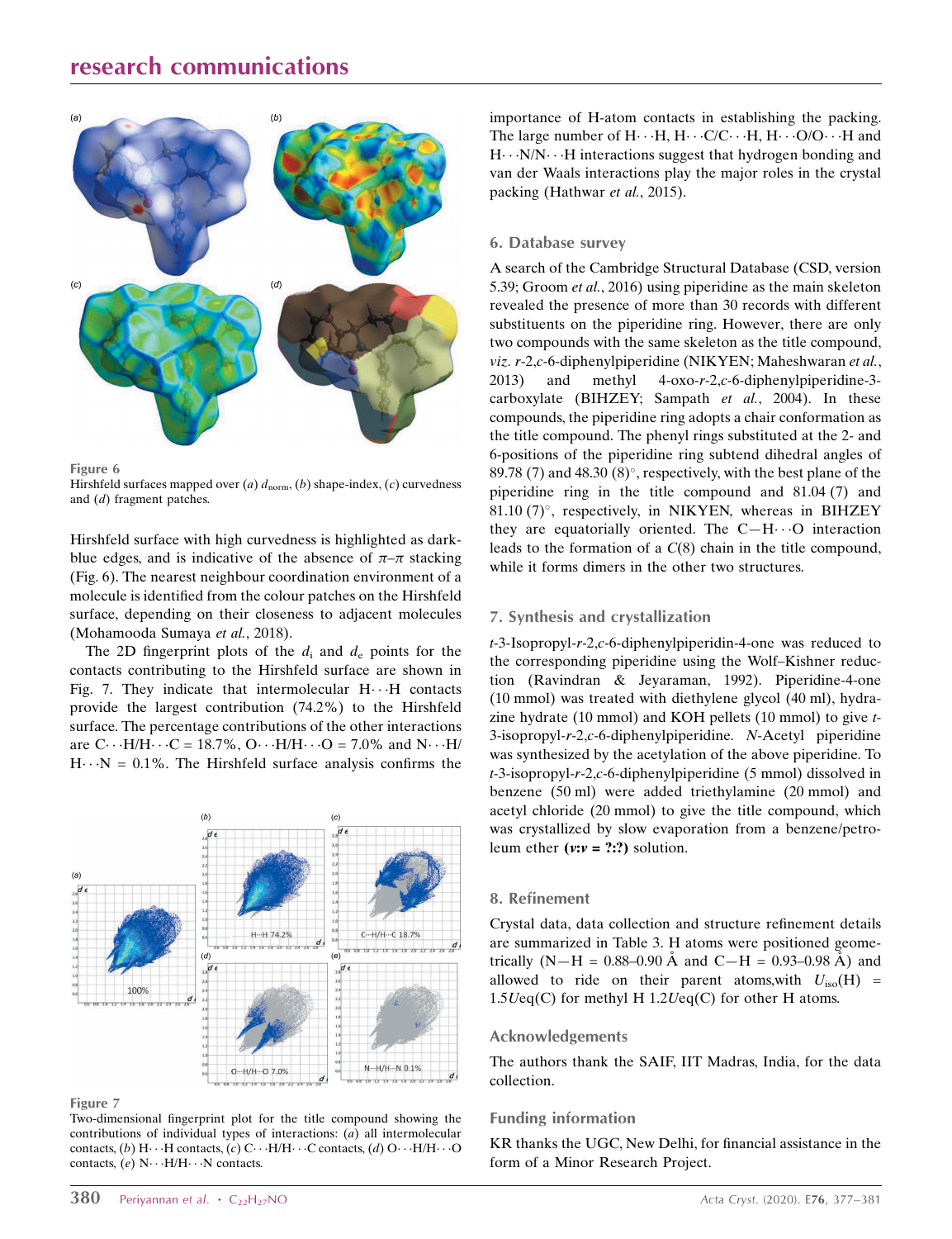Table 3 Experimental details.

Crystal data Chemical formula  $C_{22}H_{27}NO$ <br> $M$  321.44  $M_{\rm r}$  321.44 Crystal system, space group Monoclinic,  $P2_1/n$ <br>Temperature (K)  $296$ Temperature  $(K)$ <br>a, b, c  $(\AA)$ 13.3077 (5), 10.3009 (4), 13.9338 (5)  $\beta$  (°) ) 104.657 (1)  $V(\AA^3)$ <br>Z ) 1847.91 (12)  $Z \qquad \qquad 4$ Radiation type  $Mod(x)$  Mo  $K\alpha$  $\mu$  (mm<sup>-1</sup>)  $)$  0.07 Crystal size (mm)  $0.30 \times 0.25 \times 0.20$ Data collection Diffractometer Bruker SMART APEXII CCD Absorption correction Multi-scan (SADABS; Bruker, 2008)  $T_{\text{min}}$ ,  $T_{\text{max}}$  0.979, 0.986 No. of measured, independent and observed  $[I > 2\sigma(I)]$  reflections  $R_{int}$ 43393, 5246, 3546  $R_{\text{int}}$  0.028  $(\sin \theta/\lambda)_{\text{max}}$   $(\text{\AA}^{-1})$ ) 0.707 Refinement  $R[F^2 > 2\sigma(F^2)], wR(F^2)$ 0.053, 0.169, 1.02 No. of reflections 5246<br>No. of parameters 221 No. of parameters H-atom treatment H-atom parameters constrained  $\Delta\rho_{\text{max}}$ ,  $\Delta\rho_{\text{min}}$  (e  $\rm \AA^{-3}$  $0.45, -0.22$ 

Computer programs: APEX2 and SAINT, SHELXS97 and SHELXL97 (Sheldrick, 2008), SHELXL2018 (Sheldrick, 2015), ORTEP-3 for Windows (Farrugia, 2012) and PLATON (Spek, 2020).

#### References

- [Allen, F. H., Shields, G. P., Taylor, R., Allen, F. H., Raithby, P. R.,](http://scripts.iucr.org/cgi-bin/cr.cgi?rm=pdfbb&cnor=dx2023&bbid=BB1) [Shields, G. P. & Taylor, R. \(1998\).](http://scripts.iucr.org/cgi-bin/cr.cgi?rm=pdfbb&cnor=dx2023&bbid=BB1) Chem. Commun. pp. 1043–1044. [Aridoss, G., Parthiban, P., Ramachandran, R., Prakash, M., Kabilan,](http://scripts.iucr.org/cgi-bin/cr.cgi?rm=pdfbb&cnor=dx2023&bbid=BB2)
- [S. & Jeong, Y. T. \(2009\).](http://scripts.iucr.org/cgi-bin/cr.cgi?rm=pdfbb&cnor=dx2023&bbid=BB2) Eur. J. Med. Chem. 44, 577–592.
- Badorrey, R., Cativiela, C., Díaz-de-Villegas, M. D. & Gálvez, J. A. (1999). [Tetrahedron](http://scripts.iucr.org/cgi-bin/cr.cgi?rm=pdfbb&cnor=dx2023&bbid=BB3), 55, 7601–7612.
- [Becke, A. \(1993\).](http://scripts.iucr.org/cgi-bin/cr.cgi?rm=pdfbb&cnor=dx2023&bbid=BB4) J. Chem. Phys. 98, 5648–5652.
- [Beddoes, R. L., Dalton, L., Joule, T. A., Mills, O. S., Street, J. D. &](http://scripts.iucr.org/cgi-bin/cr.cgi?rm=pdfbb&cnor=dx2023&bbid=BB5) Watt, C. I. F. (1986). [J. Chem. Soc. Perkin Trans. 2](http://scripts.iucr.org/cgi-bin/cr.cgi?rm=pdfbb&cnor=dx2023&bbid=BB5), pp. 787–797. Bruker (2008). APEX2, SAINT and SADABS[. Bruker AXS Inc.,](http://scripts.iucr.org/cgi-bin/cr.cgi?rm=pdfbb&cnor=dx2023&bbid=BB6) [Madison, Wisconsin, USA.](http://scripts.iucr.org/cgi-bin/cr.cgi?rm=pdfbb&cnor=dx2023&bbid=BB6) [Farrugia, L. J. \(2012\).](http://scripts.iucr.org/cgi-bin/cr.cgi?rm=pdfbb&cnor=dx2023&bbid=BB7) J. Appl. Cryst. 45, 849–854. Fleming, I. (1976). [Frontier Orbitals and Organic Chemical Reactions.](http://scripts.iucr.org/cgi-bin/cr.cgi?rm=pdfbb&cnor=dx2023&bbid=BB8) [London: Wiley.](http://scripts.iucr.org/cgi-bin/cr.cgi?rm=pdfbb&cnor=dx2023&bbid=BB8) Frisch, M. J., , et al. (2009). GAUSSIAN09[. Gaussian Inc., Wall](http://scripts.iucr.org/cgi-bin/cr.cgi?rm=pdfbb&cnor=dx2023&bbid=BB9)[ingford, CT, USA.](http://scripts.iucr.org/cgi-bin/cr.cgi?rm=pdfbb&cnor=dx2023&bbid=BB9) [Groom, C. R., Bruno, I. J., Lightfoot, M. P. & Ward, S. C. \(2016\).](http://scripts.iucr.org/cgi-bin/cr.cgi?rm=pdfbb&cnor=dx2023&bbid=BB10) Acta Cryst. B72[, 171–179.](http://scripts.iucr.org/cgi-bin/cr.cgi?rm=pdfbb&cnor=dx2023&bbid=BB10) [Hathwar, V. R., Sist, M., Jørgensen, M. R. V., Mamakhel, A. H.,](http://scripts.iucr.org/cgi-bin/cr.cgi?rm=pdfbb&cnor=dx2023&bbid=BB11) [Wang, X., Hoffmann, C. M., Sugimoto, K., Overgaard, J. & Iversen,](http://scripts.iucr.org/cgi-bin/cr.cgi?rm=pdfbb&cnor=dx2023&bbid=BB11) [B. B. \(2015\).](http://scripts.iucr.org/cgi-bin/cr.cgi?rm=pdfbb&cnor=dx2023&bbid=BB11) IUCrJ, 2, 563–574. Koenderink, J. J. (1990). Solid Shape[. Cambridge MA: MIT Press.](http://scripts.iucr.org/cgi-bin/cr.cgi?rm=pdfbb&cnor=dx2023&bbid=BB12) [Koenderink, J. J. & van Doorn, A. J. \(1992\).](http://scripts.iucr.org/cgi-bin/cr.cgi?rm=pdfbb&cnor=dx2023&bbid=BB13) Image Vis. Comput. 10, [557–564.](http://scripts.iucr.org/cgi-bin/cr.cgi?rm=pdfbb&cnor=dx2023&bbid=BB13) [Macrae, C. F., Sovago, I., Cottrell, S. J., Galek, P. T. A., McCabe, P.,](http://scripts.iucr.org/cgi-bin/cr.cgi?rm=pdfbb&cnor=dx2023&bbid=BB14) [Pidcock, E., Platings, M., Shields, G. P., Stevens, J. S., Towler, M. &](http://scripts.iucr.org/cgi-bin/cr.cgi?rm=pdfbb&cnor=dx2023&bbid=BB14) [Wood, P. A. \(2020\).](http://scripts.iucr.org/cgi-bin/cr.cgi?rm=pdfbb&cnor=dx2023&bbid=BB14) J. Appl. Cryst. 53, 226–235. [Maheshwaran, V., Abdul Basheer, S., Akila, A., Ponnuswamy, S. &](http://scripts.iucr.org/cgi-bin/cr.cgi?rm=pdfbb&cnor=dx2023&bbid=BB15) [Ponnuswamy, M. N. \(2013\).](http://scripts.iucr.org/cgi-bin/cr.cgi?rm=pdfbb&cnor=dx2023&bbid=BB15) Acta Cryst. E69, o1371.
- [McKinnon, J. J., Jayatilaka, D. & Spackman, M. A. \(2007\).](http://scripts.iucr.org/cgi-bin/cr.cgi?rm=pdfbb&cnor=dx2023&bbid=BB16) Chem. Commun. [pp. 3814–3816.](http://scripts.iucr.org/cgi-bin/cr.cgi?rm=pdfbb&cnor=dx2023&bbid=BB16)
- [Mobio, I. G., Soldatenkov, A. T., Federov, V. O., Ageev, E. A.,](http://scripts.iucr.org/cgi-bin/cr.cgi?rm=pdfbb&cnor=dx2023&bbid=BB17) [Sergeeva, N. D., Lin, S., Stashenku, E. E., Prostakov, N. S. &](http://scripts.iucr.org/cgi-bin/cr.cgi?rm=pdfbb&cnor=dx2023&bbid=BB17) [Andreeva, E. L. \(1989\).](http://scripts.iucr.org/cgi-bin/cr.cgi?rm=pdfbb&cnor=dx2023&bbid=BB17) Khim. Farm. Zh. 23, 421–427.
- [Mohamooda Sumaya, U., Sankar, E., Arasambattu MohanaKrishnan,](http://scripts.iucr.org/cgi-bin/cr.cgi?rm=pdfbb&cnor=dx2023&bbid=BB18) [K., Biruntha, K. & Usha, G. \(2018\).](http://scripts.iucr.org/cgi-bin/cr.cgi?rm=pdfbb&cnor=dx2023&bbid=BB18) Acta Cryst. E74, 878–883.
- [Ravindran, T. & Jeyaraman, R. \(1992\).](http://scripts.iucr.org/cgi-bin/cr.cgi?rm=pdfbb&cnor=dx2023&bbid=BB20) Indian J. Chem. B31, 677–682.
- [Sampath, N., Aravindhan, S., Ponnuswamy, M. N. & Nethaji, M.](http://scripts.iucr.org/cgi-bin/cr.cgi?rm=pdfbb&cnor=dx2023&bbid=BB21) (2004). Acta Cryst. E60[, o2105–o2106.](http://scripts.iucr.org/cgi-bin/cr.cgi?rm=pdfbb&cnor=dx2023&bbid=BB21)
- [Sheldrick, G. M. \(2008\).](http://scripts.iucr.org/cgi-bin/cr.cgi?rm=pdfbb&cnor=dx2023&bbid=BB22) Acta Cryst. A64, 112–122.
- [Sheldrick, G. M. \(2015\).](http://scripts.iucr.org/cgi-bin/cr.cgi?rm=pdfbb&cnor=dx2023&bbid=BB23) Acta Cryst. C71, 3–8.
- [Spackman, M. A. & Jayatilaka, D. \(2009\).](http://scripts.iucr.org/cgi-bin/cr.cgi?rm=pdfbb&cnor=dx2023&bbid=BB24) CrystEngComm, 11, 19–32.
- [Spek, A. L. \(2020\).](http://scripts.iucr.org/cgi-bin/cr.cgi?rm=pdfbb&cnor=dx2023&bbid=BB25) Acta Cryst. E76, 1–11.
- [Turner, M. J., McKinnon, J. J., Wolff, S. K., Grimwood, D. J.,](http://scripts.iucr.org/cgi-bin/cr.cgi?rm=pdfbb&cnor=dx2023&bbid=BB26) [Spackman, P. R., Jayatilaka, D. & Spackman, M. A. \(2017\).](http://scripts.iucr.org/cgi-bin/cr.cgi?rm=pdfbb&cnor=dx2023&bbid=BB26) [CrystalExplorer17. University of Western Australia.](http://scripts.iucr.org/cgi-bin/cr.cgi?rm=pdfbb&cnor=dx2023&bbid=BB26) http://hirsh[feldsurface.net.](http://scripts.iucr.org/cgi-bin/cr.cgi?rm=pdfbb&cnor=dx2023&bbid=BB26)
- [Venkatesan, P., Thamotharan, S., Ilangovan, A., Liang, H. & Sundius,](http://scripts.iucr.org/cgi-bin/cr.cgi?rm=pdfbb&cnor=dx2023&bbid=BB27) T. (2016). [Spectrochim. Acta](http://scripts.iucr.org/cgi-bin/cr.cgi?rm=pdfbb&cnor=dx2023&bbid=BB27), A153, 625–636.
- [Wagstaff, A. J., Cheer, S. M., Matheson, A. J., Ormrod, D. & Goa,](http://scripts.iucr.org/cgi-bin/cr.cgi?rm=pdfbb&cnor=dx2023&bbid=BB28) [K. L. \(2002\).](http://scripts.iucr.org/cgi-bin/cr.cgi?rm=pdfbb&cnor=dx2023&bbid=BB28) Drugs, 62, 655–703.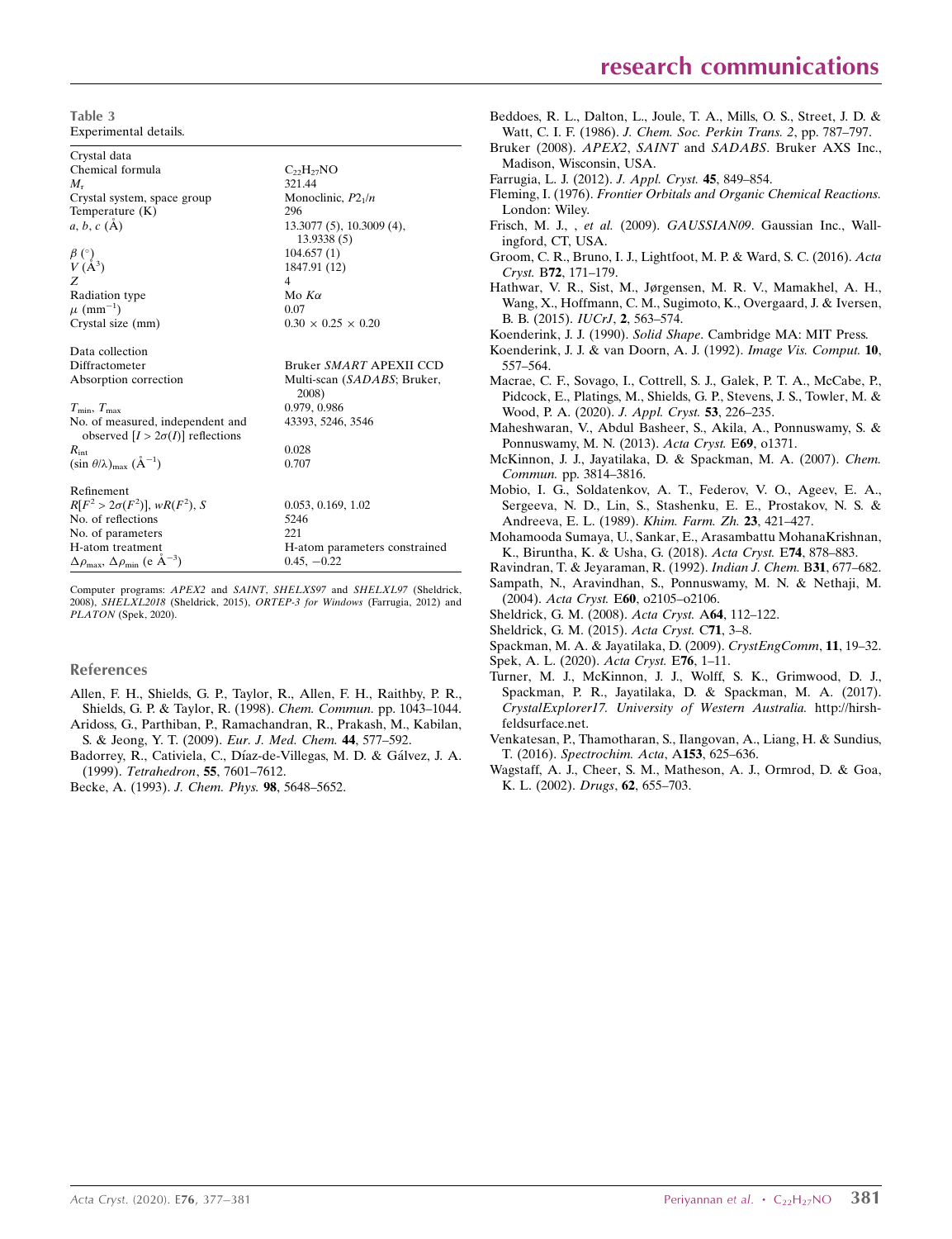# **supporting information**

## *Acta Cryst.* (2020). E**76**, 377-381 [https://doi.org/10.1107/S2056989020002042]

**Crystal structure, Hirshfeld surface analysis and DFT studies of 1-[***r***-2,***c***-6-diphenyl-***t***-3-(propan-2-yl)piperidin-1-yl]ethan-1-one**

# **P. Periyannan, M. Beemarao, K. Karthik, S. Ponnuswamy and K. Ravichandran**

**Computing details** 

Data collection: *APEX2* (Bruker, 2008); cell refinement: *SAINT* (Bruker, 2008); data reduction: *SAINT*; program(s) used to solve structure: *SHELXS97* (Sheldrick, 2008); program(s) used to refine structure: *SHELXL2018* (Sheldrick, 2015); molecular graphics: *ORTEP*-*3 for Windows* (Farrugia, 2012); software used to prepare material for publication: *SHELXL97* (Sheldrick, 2008) and *PLATON* (Spek, 2020).

*N***-acetyl-3-isopropyl-2,6-diphenylpiperidine** 

| Crystal data                             |                                                                         |
|------------------------------------------|-------------------------------------------------------------------------|
| $C_{22}H_{27}NO$                         | $F(000) = 696$                                                          |
| $M_r = 321.44$                           | $D_x = 1.155$ Mg m <sup>-3</sup>                                        |
| Monoclinic, $P2_1/n$                     | Mo Ka radiation, $\lambda = 0.71073$ Å                                  |
| $a = 13.3077(5)$ Å                       | Cell parameters from 3546 reflections                                   |
| $b = 10.3009$ (4) Å                      | $\theta$ = 1.9–30.2°                                                    |
| $c = 13.9338(5)$ Å                       | $\mu = 0.07$ mm <sup>-1</sup>                                           |
| $\beta$ = 104.657 (1) <sup>o</sup>       | $T = 296 \text{ K}$                                                     |
| $V = 1847.91(12)$ Å <sup>3</sup>         | Block, white crystalline                                                |
| $Z = 4$                                  | $0.30 \times 0.25 \times 0.20$ mm                                       |
|                                          |                                                                         |
| Data collection                          |                                                                         |
| Bruker SMART APEXII CCD                  | 5246 independent reflections                                            |
| diffractometer                           | 3546 reflections with $I > 2\sigma(I)$                                  |
| Radiation source: fine-focus sealed tube | $R_{\rm int} = 0.028$                                                   |
| $\omega$ and $\varphi$ scans             | $\theta_{\text{max}} = 30.2^{\circ}, \theta_{\text{min}} = 1.9^{\circ}$ |
| Absorption correction: multi-scan        | $h = -18 \rightarrow 18$                                                |
| (SADABS; Bruker, 2008)                   | $k = -14 \rightarrow 14$                                                |
| $T_{\min}$ = 0.979, $T_{\max}$ = 0.986   | $l = -19 \rightarrow 19$                                                |
| 43393 measured reflections               |                                                                         |
| Refinement                               |                                                                         |
| Refinement on $F^2$                      | H-atom parameters constrained                                           |
| Least-squares matrix: full               | $w = 1/[\sigma^2(F_o^2) + (0.0897P)^2 + 0.2822P]$                       |
| $R[F^2 > 2\sigma(F^2)] = 0.053$          | where $P = (F_o^2 + 2F_c^2)/3$                                          |
| $wR(F^2) = 0.169$                        | $(\Delta/\sigma)_{\text{max}} = 0.001$                                  |
| $S = 1.02$                               | $\Delta \rho_{\rm max} = 0.45$ e $\rm \AA^{-3}$                         |

Δ*ρ*max = 0.45 e Å−3 Δ*ρ*min = −0.22 e Å−3 Extinction correction: SHELXL2018 (Sheldrick, 2015), Fc\* =kFc[1+0.001xFc2 *λ*3 /sin(2*θ*)]-1/4 Extinction coefficient: 0.028 (3)

neighbouring sites

Hydrogen site location: inferred from

5246 reflections 221 parameters 0 restraints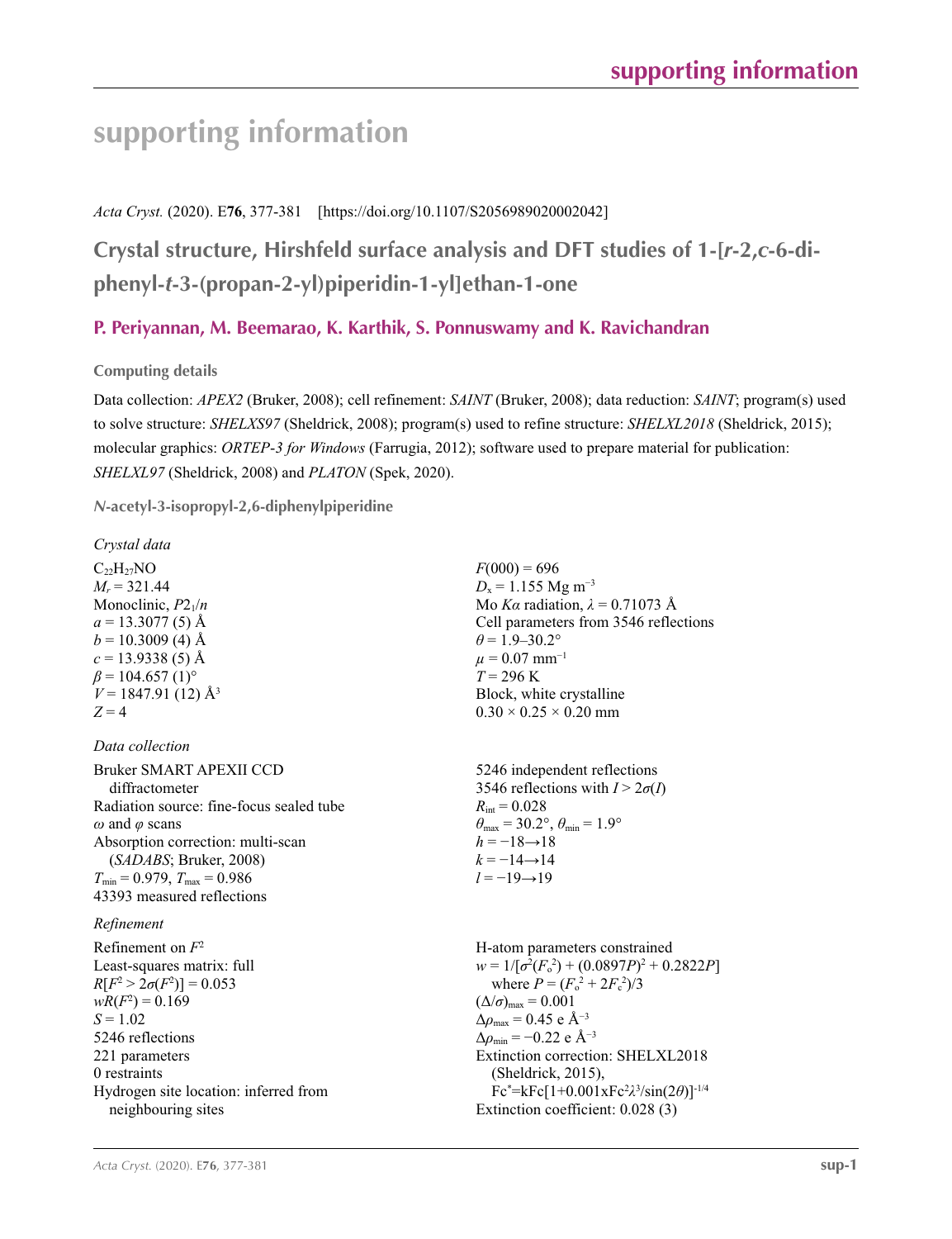### *Special details*

**Geometry**. All esds (except the esd in the dihedral angle between two l.s. planes) are estimated using the full covariance matrix. The cell esds are taken into account individually in the estimation of esds in distances, angles and torsion angles; correlations between esds in cell parameters are only used when they are defined by crystal symmetry. An approximate (isotropic) treatment of cell esds is used for estimating esds involving l.s. planes.

|                  | $\boldsymbol{x}$ | $\mathcal{Y}$  | $\boldsymbol{Z}$ | $U_{\rm iso}*/U_{\rm eq}$ |
|------------------|------------------|----------------|------------------|---------------------------|
| C2               | 0.65890(11)      | $-0.04974(12)$ | 0.67960(9)       | 0.0430(3)                 |
| H2               | 0.710803         | $-0.117590$    | 0.703575         | $0.052*$                  |
| C <sub>3</sub>   | 0.55791(12)      | $-0.11907(14)$ | 0.63075(11)      | 0.0535(4)                 |
| H <sub>3</sub> A | 0.509789         | $-0.058442$    | 0.589793         | $0.064*$                  |
| H3B              | 0.571443         | $-0.188289$    | 0.588507         | $0.064*$                  |
| C4               | 0.51045(13)      | $-0.17493(14)$ | 0.70987(12)      | 0.0553(4)                 |
| H <sub>4</sub> A | 0.562934         | $-0.221549$    | 0.758707         | $0.066*$                  |
| H <sub>4</sub> B | 0.455515         | $-0.235360$    | 0.680048         | $0.066*$                  |
| C <sub>5</sub>   | 0.46657(10)      | $-0.06466(13)$ | 0.75983(10)      | 0.0434(3)                 |
| H <sub>5</sub>   | 0.406942         | $-0.029180$    | 0.710452         | $0.052*$                  |
| C6               | 0.54640(9)       | 0.04763(12)    | 0.79099(9)       | 0.0386(3)                 |
| H <sub>6</sub>   | 0.561919         | 0.050544       | 0.863560         | $0.046*$                  |
| C7               | 0.50324(9)       | 0.18152(12)    | 0.75655(9)       | 0.0401(3)                 |
| $\rm{C}8$        | 0.44865(11)      | 0.20754(15)    | 0.65996(11)      | 0.0509(3)                 |
| H8               | 0.438587         | 0.141664       | 0.612841         | $0.061*$                  |
| C9               | 0.40861(12)      | 0.33048(16)    | 0.63217(13)      | 0.0608(4)                 |
| H <sub>9</sub>   | 0.372408         | 0.346381       | 0.566876         | $0.073*$                  |
| C10              | 0.42249(12)      | 0.42814(15)    | 0.70093(15)      | 0.0649(5)                 |
| H10              | 0.395238         | 0.510190       | 0.682456         | $0.078*$                  |
| C11              | 0.47650(13)      | 0.40503(15)    | 0.79693(15)      | 0.0639(4)                 |
| H11              | 0.486050         | 0.471484       | 0.843544         | $0.077*$                  |
| C12              | 0.51698(11)      | 0.28257(14)    | 0.82473(11)      | 0.0508(3)                 |
| H12              | 0.553878         | 0.267904       | 0.889987         | $0.061*$                  |
| C13              | 0.69896(10)      | 0.03120(13)    | 0.60592(9)       | 0.0435(3)                 |
| C14              | 0.68956(14)      | 0.16488(15)    | 0.59909(12)      | 0.0593(4)                 |
| H14              | 0.656620         | 0.209142       | 0.640704         | $0.071*$                  |
| C15              | 0.72856(16)      | 0.23353(17)    | 0.53114(13)      | 0.0693(5)                 |
| H15              | 0.722127         | 0.323421       | 0.527699         | $0.083*$                  |
| C16              | 0.77685(15)      | 0.16916(19)    | 0.46859(13)      | 0.0695(5)                 |
| H16              | 0.803555         | 0.215281       | 0.423235         | $0.083*$                  |
| C17              | 0.78528(15)      | 0.03651(18)    | 0.47370(13)      | 0.0664(5)                 |
| H17              | 0.816965         | $-0.007417$    | 0.430922         | $0.080*$                  |
| C18              | 0.74709(12)      | $-0.03242(15)$ | 0.54185(11)      | 0.0528(4)                 |
| H18              | 0.753688         | $-0.122304$    | 0.544822         | $0.063*$                  |
| C19              | 0.73417(10)      | 0.06355(13)    | 0.83744(10)      | 0.0443(3)                 |
| C20              | 0.83981(11)      | 0.02750(16)    | 0.82495(13)      | 0.0565(4)                 |
| H20A             | 0.851320         | 0.070404       | 0.767506         | $0.085*$                  |
| H20B             | 0.843344         | $-0.064779$    | 0.816729         | $0.085*$                  |
| H20C             | 0.892096         | 0.053889       | 0.882667         | $0.085*$                  |

*Fractional atomic coordinates and isotropic or equivalent isotropic displacement parameters (Å<sup>2</sup>)*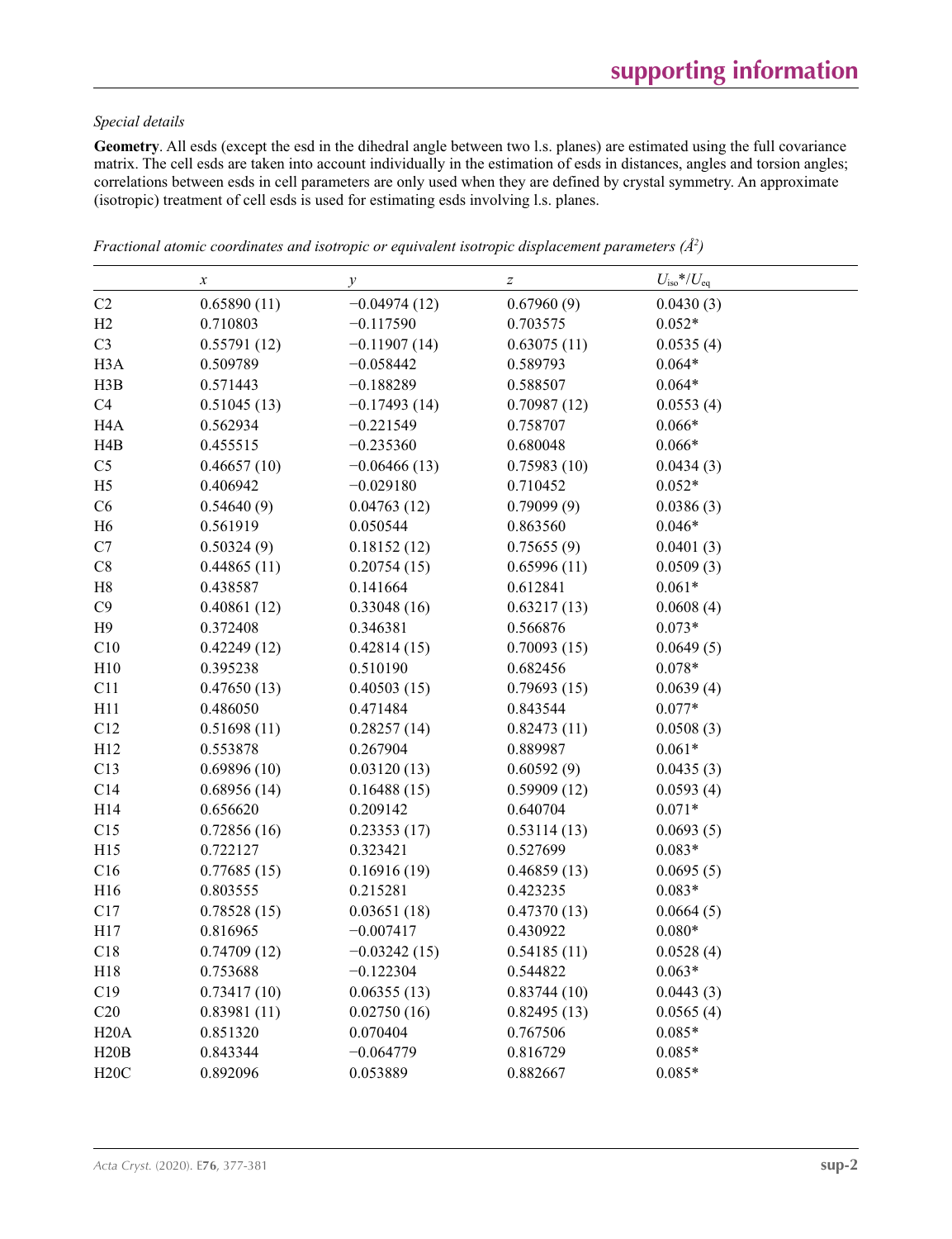| C <sub>21</sub> | 0.42650(12) | $-0.10889(15)$ | 0.84920(12) | 0.0546(4) |
|-----------------|-------------|----------------|-------------|-----------|
| H21             | 0.486985    | $-0.132684$    | 0.902717    | $0.065*$  |
| C22             | 0.37021(14) | 0.00100(17)    | 0.88713(14) | 0.0665(5) |
| H22A            | 0.313140    | 0.030351       | 0.834665    | $0.100*$  |
| H22B            | 0.417520    | 0.071598       | 0.909149    | $0.100*$  |
| H22C            | 0.344502    | $-0.029708$    | 0.941477    | $0.100*$  |
| C <sub>23</sub> | 0.35598(17) | $-0.22597(19)$ | 0.82723(17) | 0.0826(6) |
| H23A            | 0.299342    | $-0.208302$    | 0.770673    | $0.124*$  |
| H23B            | 0.329279    | $-0.244610$    | 0.883608    | $0.124*$  |
| H23C            | 0.394522    | $-0.299376$    | 0.813439    | $0.124*$  |
| N1              | 0.64819(8)  | 0.02265(10)    | 0.76798(7)  | 0.0396(2) |
| O <sub>1</sub>  | 0.72737(8)  | 0.12759(12)    | 0.90987(7)  | 0.0591(3) |
|                 |             |                |             |           |

*Atomic displacement parameters (Å2 )*

|                 | $U^{11}$   | $U^{22}$   | $U^{33}$   | $U^{12}$      | $U^{13}$   | $U^{23}$      |
|-----------------|------------|------------|------------|---------------|------------|---------------|
| C <sub>2</sub>  | 0.0512(7)  | 0.0375(6)  | 0.0451(7)  | 0.0024(5)     | 0.0209(6)  | $-0.0028(5)$  |
| C <sub>3</sub>  | 0.0679(9)  | 0.0462(7)  | 0.0528(8)  | $-0.0114(7)$  | 0.0272(7)  | $-0.0134(6)$  |
| C4              | 0.0683(9)  | 0.0406(7)  | 0.0652(9)  | $-0.0110(6)$  | 0.0322(7)  | $-0.0093(6)$  |
| C <sub>5</sub>  | 0.0452(7)  | 0.0406(6)  | 0.0475(7)  | $-0.0036(5)$  | 0.0172(5)  | $-0.0013(5)$  |
| C6              | 0.0403(6)  | 0.0406(6)  | 0.0370(6)  | $-0.0001(5)$  | 0.0135(5)  | $-0.0022(5)$  |
| C7              | 0.0361(6)  | 0.0390(6)  | 0.0482(7)  | $-0.0005(5)$  | 0.0159(5)  | $-0.0026(5)$  |
| C8              | 0.0510(8)  | 0.0485(7)  | 0.0519(8)  | 0.0004(6)     | 0.0102(6)  | 0.0004(6)     |
| C9              | 0.0479(8)  | 0.0585(9)  | 0.0731(10) | 0.0054(7)     | 0.0097(7)  | 0.0153(8)     |
| C10             | 0.0458(8)  | 0.0446(8)  | 0.1057(14) | 0.0073(6)     | 0.0220(9)  | 0.0102(8)     |
| C11             | 0.0551(9)  | 0.0444(8)  | 0.0961(13) | 0.0018(6)     | 0.0264(8)  | $-0.0164(8)$  |
| C12             | 0.0490(8)  | 0.0469(7)  | 0.0585(8)  | $-0.0001(6)$  | 0.0171(6)  | $-0.0094(6)$  |
| C13             | 0.0444(7)  | 0.0455(7)  | 0.0436(7)  | $-0.0016(5)$  | 0.0166(5)  | $-0.0024(5)$  |
| C14             | 0.0767(10) | 0.0461(8)  | 0.0656(9)  | 0.0005(7)     | 0.0375(8)  | 0.0000(7)     |
| C15             | 0.0948(13) | 0.0505(9)  | 0.0723(10) | $-0.0069(8)$  | 0.0390(9)  | 0.0065(8)     |
| C16             | 0.0826(12) | 0.0743(11) | 0.0609(9)  | $-0.0179(9)$  | 0.0357(9)  | 0.0030(8)     |
| C17             | 0.0757(11) | 0.0735(11) | 0.0628(9)  | $-0.0068(9)$  | 0.0411(8)  | $-0.0087(8)$  |
| C18             | 0.0575(8)  | 0.0527(8)  | 0.0548(8)  | 0.0004(6)     | 0.0264(7)  | $-0.0062(6)$  |
| C19             | 0.0435(7)  | 0.0426(7)  | 0.0472(7)  | 0.0009(5)     | 0.0122(5)  | 0.0026(5)     |
| C <sub>20</sub> | 0.0419(7)  | 0.0572(9)  | 0.0714(10) | 0.0005(6)     | 0.0162(7)  | 0.0017(7)     |
| C21             | 0.0575(8)  | 0.0525(8)  | 0.0612(8)  | $-0.0021(6)$  | 0.0287(7)  | 0.0055(6)     |
| C22             | 0.0701(10) | 0.0686(10) | 0.0743(10) | $-0.0087(8)$  | 0.0433(9)  | $-0.0094(8)$  |
| C <sub>23</sub> | 0.0985(15) | 0.0604(11) | 0.1080(15) | $-0.0175(10)$ | 0.0617(12) | $-0.0009(10)$ |
| N1              | 0.0411(5)  | 0.0404(5)  | 0.0398(5)  | 0.0016(4)     | 0.0149(4)  | $-0.0026(4)$  |
| O <sub>1</sub>  | 0.0509(6)  | 0.0719(7)  | 0.0518(6)  | $-0.0013(5)$  | 0.0080(4)  | $-0.0156(5)$  |

*Geometric parameters (Å, º)*

| $C2-M1$  | 1.4770(15) | $C13 - C14$ | 1.384(2)    |  |
|----------|------------|-------------|-------------|--|
| $C2-C13$ | 1.5199(18) | $C13 - C18$ | 1.3878 (18) |  |
| $C2-C3$  | 1.522(2)   | $C14 - C15$ | 1.384(2)    |  |
| $C2-H2$  | 0.9800     | $C14$ —H14  | 0.9300      |  |
| $C3-C4$  | 1.516(2)   | $C15 - C16$ | 1.377(3)    |  |
|          |            |             |             |  |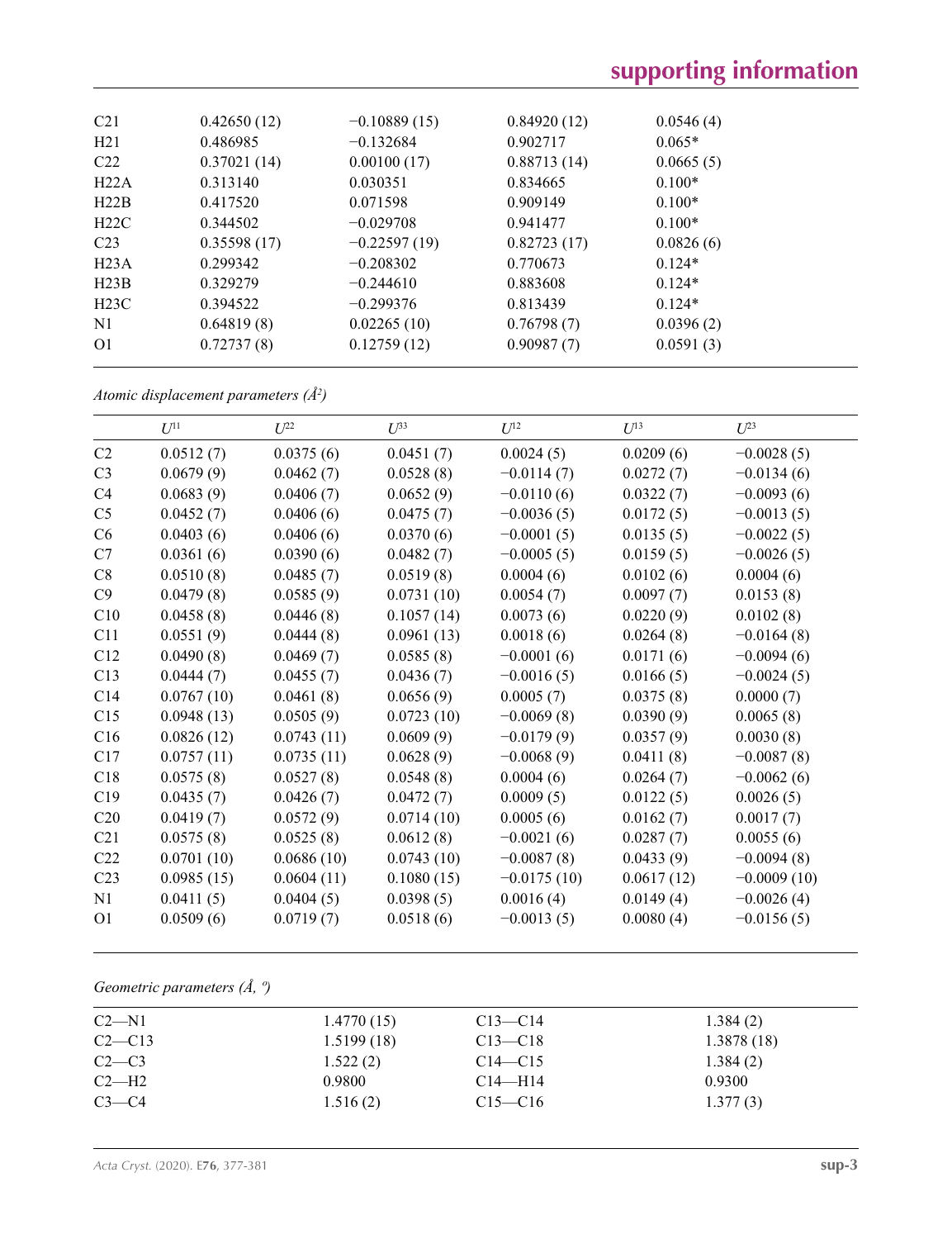| $C3 - H3A$      | 0.9700     | $C15 - H15$       | 0.9300     |
|-----------------|------------|-------------------|------------|
| $C3 - H3B$      | 0.9700     | $C16 - C17$       | 1.371(3)   |
| $C4 - C5$       | 1.5238(19) | $C16 - H16$       | 0.9300     |
| $C4 - H4A$      | 0.9700     | $C17 - C18$       | 1.381(2)   |
| $C4 - H4B$      | 0.9700     | $C17 - H17$       | 0.9300     |
| $C5 - C21$      | 1.5422(19) | $C18 - H18$       | 0.9300     |
| $C5-C6$         | 1.5561(18) | $C19 - 01$        | 1.2280(16) |
| $C5 - H5$       | 0.9800     | $C19 - N1$        | 1.3648(17) |
| $C6 - N1$       | 1.4913(15) | $C19 - C20$       | 1.5061(19) |
| $C6 - C7$       | 1.5241(17) | $C20 - H20A$      | 0.9600     |
| $C6 - H6$       | 0.9800     | $C20 - H20B$      | 0.9600     |
| $C7-C8$         | 1.3843(19) | $C20 - H20C$      | 0.9600     |
| $C7 - C12$      |            | $C21 - C23$       |            |
| $C8-C9$         | 1.3897(18) |                   | 1.511(2)   |
|                 | 1.390(2)   | $C21 - C22$       | 1.524(2)   |
| $C8 - H8$       | 0.9300     | $C21 - H21$       | 0.9800     |
| $C9 - C10$      | 1.369(2)   | $C22-H22A$        | 0.9600     |
| $C9 - H9$       | 0.9300     | $C22-H22B$        | 0.9600     |
| $C10 - C11$     | 1.370(3)   | $C22 - H22C$      | 0.9600     |
| $C10 - H10$     | 0.9300     | $C23 - H23A$      | 0.9600     |
| $C11 - C12$     | 1.388(2)   | $C23 - H23B$      | 0.9600     |
| $C11 - H11$     | 0.9300     | $C23 - H23C$      | 0.9600     |
| $C12 - H12$     | 0.9300     |                   |            |
|                 |            |                   |            |
| $N1 - C2 - C13$ | 114.24(10) | $C14 - C13 - C18$ | 118.30(13) |
| $N1-C2-C3$      | 110.44(10) | $C14 - C13 - C2$  | 123.46(12) |
| $C13-C2-C3$     | 112.10(11) | $C18 - C13 - C2$  | 118.25(12) |
| $N1-C2-H2$      | 106.5      | $C15-C14-C13$     | 120.84(15) |
| $C13-C2-H2$     | 106.5      | $C15-C14-H14$     | 119.6      |
| $C3-C2-H2$      | 106.5      | $C13 - C14 - H14$ | 119.6      |
| $C4-C3-C2$      | 109.64(12) | $C16-C15-C14$     | 120.20(16) |
| $C4-C3-H3A$     | 109.7      | $C16-C15-H15$     | 119.9      |
| $C2-C3-H3A$     | 109.7      | $C14 - C15 - H15$ | 119.9      |
| $C4-C3-H3B$     | 109.7      | $C17-C16-C15$     | 119.48(15) |
| $C2-C3-H3B$     | 109.7      | $C17 - C16 - H16$ | 120.3      |
| НЗА-СЗ-НЗВ      | 108.2      | $C15-C16-H16$     | 120.3      |
| $C3-C4-C5$      | 109.13(11) | $C16-C17-C18$     | 120.55(15) |
| $C3-C4-H4A$     | 109.9      | $C16-C17-H17$     | 119.7      |
| $C5-C4-H4A$     | 109.9      | C18-C17-H17       | 119.7      |
| $C3-C4-H4B$     | 109.9      | $C17 - C18 - C13$ | 120.63(15) |
| $C5-C4-HAB$     | 109.9      | $C17 - C18 - H18$ | 119.7      |
| HA—C4—H4B       | 108.3      | $C13 - C18 - H18$ | 119.7      |
| $C4 - C5 - C21$ | 113.54(11) | $O1 - C19 - N1$   | 121.72(12) |
| $C4-C5-C6$      | 111.60(11) | $O1 - C19 - C20$  | 119.50(13) |
| $C21-C5-C6$     | 110.21(11) | $N1 - C19 - C20$  | 118.78(12) |
| $C4-C5-H5$      | 107.0      | C19-C20-H20A      | 109.5      |
| $C21-C5-H5$     | 107.0      | C19-C20-H20B      | 109.5      |
| $C6-C5-H5$      | 107.0      | H20A-C20-H20B     | 109.5      |
| $N1-C6-C7$      | 112.27(10) | C19-C20-H20C      | 109.5      |
|                 |            |                   |            |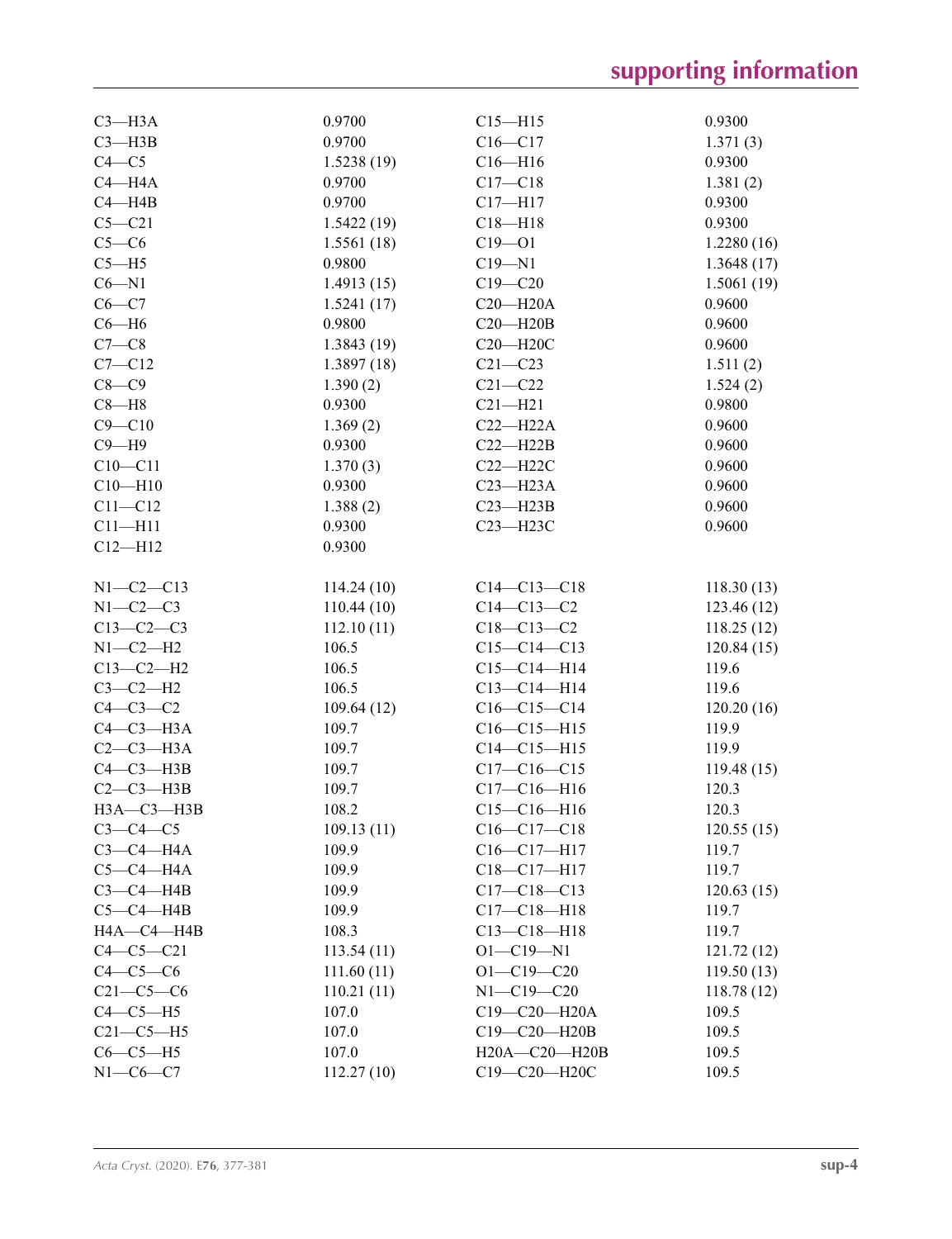| $N1-C6-C5$             | 113.89(10)    | H20A-C20-H20C          | 109.5         |
|------------------------|---------------|------------------------|---------------|
| $C7-C6-C5$             | 114.11(10)    | H20B-C20-H20C          | 109.5         |
| $N1-C6-H6$             | 105.2         | $C23-C21-C22$          | 109.18(14)    |
| $C7-C6-H6$             | 105.2         | $C23 - C21 - C5$       | 113.34(13)    |
| $C5-C6-H6$             | 105.2         | $C22-C21-C5$           | 111.18(13)    |
| $C8 - C7 - C12$        | 117.74(13)    | $C23 - C21 - H21$      | 107.6         |
| $C8 - C7 - C6$         | 122.99(12)    | $C22-C21-H21$          | 107.6         |
| $C12-C7-C6$            | 119.25(12)    | $C5 - C21 - H21$       | 107.6         |
| $C7 - C8 - C9$         | 121.13(14)    | $C21-C22-H22A$         | 109.5         |
| $C7-C8-H8$             | 119.4         | $C21-C22-H22B$         | 109.5         |
| $C9 - C8 - H8$         | 119.4         | H22A-C22-H22B          | 109.5         |
| $C10-C9-C8$            | 120.00(15)    | $C21-C22-H22C$         | 109.5         |
| $C10-C9-H9$            | 120.0         | H22A-C22-H22C          | 109.5         |
| $C8-C9-H9$             | 120.0         | H22B-C22-H22C          | 109.5         |
| $C9 - C10 - C11$       | 120.01(15)    | $C21 - C23 - H23A$     | 109.5         |
| $C9 - C10 - H10$       | 120.0         | $C21-C23-H23B$         | 109.5         |
| $C11 - C10 - H10$      | 120.0         | H23A-C23-H23B          | 109.5         |
| $C10-C11-C12$          |               |                        |               |
|                        | 120.09(15)    | C21-C23-H23C           | 109.5         |
| $C10 - C11 - H11$      | 120.0         | H23A-C23-H23C          | 109.5         |
| $C12 - C11 - H11$      | 120.0         | H23B-C23-H23C          | 109.5         |
| $C11 - C12 - C7$       | 121.02(15)    | $C19 - N1 - C2$        | 120.44(11)    |
| $C11 - C12 - H12$      | 119.5         | $C19 - N1 - C6$        | 116.00(10)    |
| $C7 - C12 - H12$       | 119.5         | $C2 - N1 - C6$         | 123.43(10)    |
|                        |               |                        |               |
| $N1 - C2 - C3 - C4$    | $-39.81(16)$  | $C18-C13-C14-C15$      | $-1.0(3)$     |
| $C13-C2-C3-C4$         | $-168.43(12)$ | $C2-C13-C14-C15$       | 179.32(15)    |
| $C2 - C3 - C4 - C5$    | 72.53(16)     | $C13-C14-C15-C16$      | 0.5(3)        |
| $C3-C4-C5-C21$         | $-173.93(13)$ | $C14-C15-C16-C17$      | 0.5(3)        |
| $C3 - C4 - C5 - C6$    | $-48.63(16)$  | $C15-C16-C17-C18$      | $-0.9(3)$     |
| $C4 - C5 - C6 - N1$    | $-1.38(15)$   | $C16-C17-C18-C13$      | 0.4(3)        |
| $C21 - C5 - C6 - N1$   | 125.74(12)    | $C14-C13-C18-C17$      | 0.5(2)        |
| $C4 - C5 - C6 - C7$    | 129.33(12)    | $C2 - C13 - C18 - C17$ | $-179.74(14)$ |
| $C21 - C5 - C6 - C7$   | $-103.55(13)$ | $C4-C5-C21-C23$        | $-48.70(19)$  |
| $N1 - C6 - C7 - C8$    | 82.58 (15)    | $C6-C5-C21-C23$        | $-174.73(14)$ |
| $C5-C6-C7-C8$          | $-48.92(16)$  | $C4-C5-C21-C22$        | $-172.13(14)$ |
| $N1-C6-C7-C12$         | $-98.65(13)$  | $C6-C5-C21-C22$        | 61.84(16)     |
| $C5-C6-C7-C12$         | 129.85(12)    | $O1 - C19 - N1 - C2$   | 177.54 (12)   |
| $C12-C7-C8-C9$         | $-0.2(2)$     | $C20-C19-N1-C2$        | $-3.16(18)$   |
| $C6-C7-C8-C9$          | 178.56(13)    | $O1 - C19 - N1 - C6$   | $-6.49(18)$   |
| $C7 - C8 - C9 - C10$   | $-0.3(2)$     | $C20-C19-N1-C6$        | 172.81(11)    |
| $C8-C9-C10-C11$        | 0.5(3)        | $C13-C2-N1-C19$        | $-69.70(15)$  |
| $C9 - C10 - C11 - C12$ | $-0.2(2)$     | $C3-C2-N1-C19$         | 162.84 (12)   |
| $C10-C11-C12-C7$       | $-0.4(2)$     | $C13-C2-N1-C6$         | 114.64(13)    |
| $C8-C7-C12-C11$        | 0.6(2)        | $C3-C2-N1-C6$          | $-12.81(17)$  |
| $C6-C7-C12-C11$        | $-178.28(13)$ | $C7-C6-N1-C19$         | 87.19 (13)    |
| $N1-C2-C13-C14$        | $-23.54(19)$  | $C5-C6-N1-C19$         | $-141.19(11)$ |
| $C3-C2-C13-C14$        | 103.05(16)    | $C7-C6-N1-C2$          | $-96.97(13)$  |
| $N1 - C2 - C13 - C18$  | 156.75(12)    | $C5-C6-N1-C2$          | 34.64(15)     |
|                        |               |                        |               |